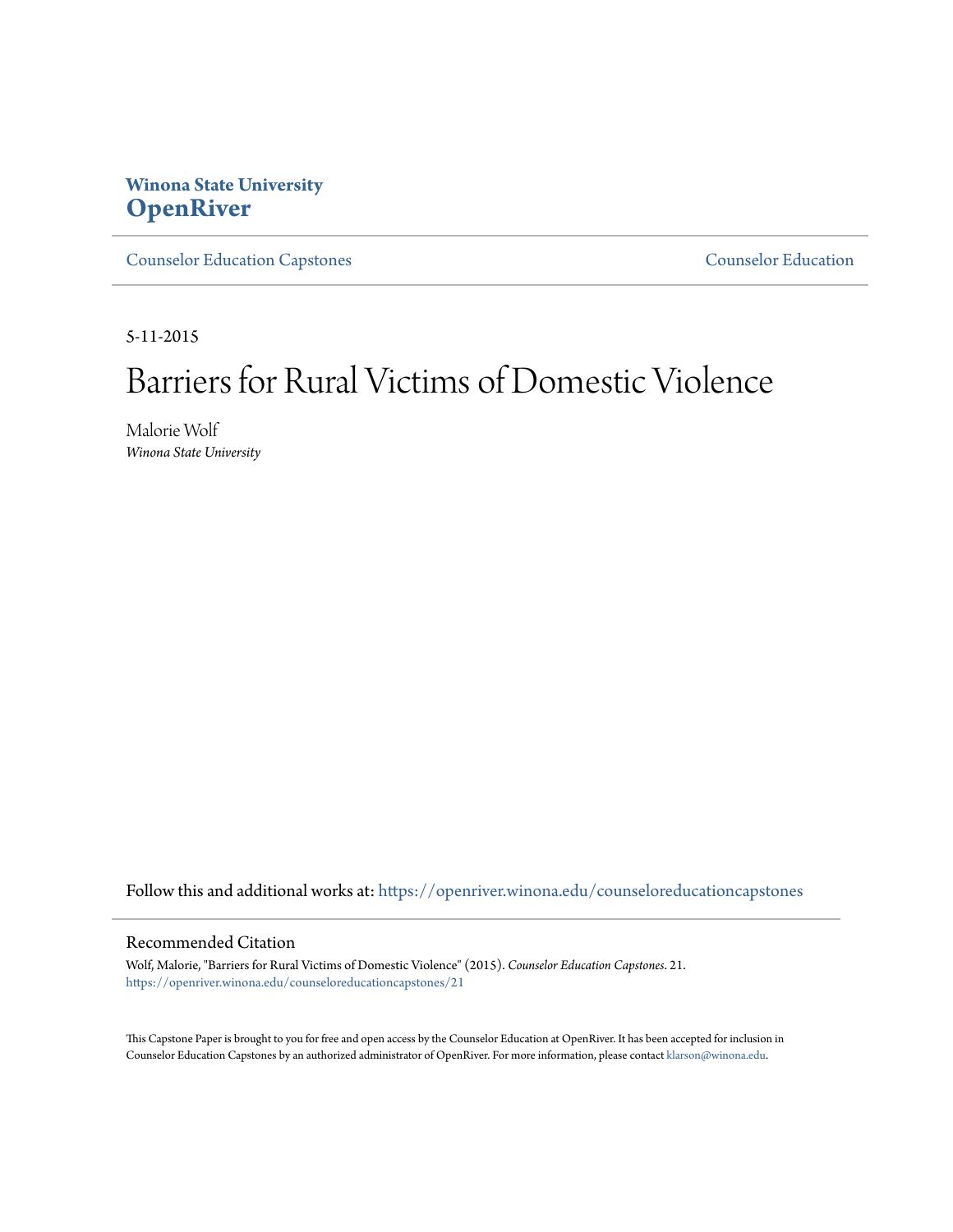## BARRIERS TO ADEQUATE SERVICES FOR RURAL VICTIMS OF DOMESTIC VIOLENCE

Malorie Wolf

A Capstone Project submitted in partial fulfillment of the

requirements for the Master of Science Degree in

Counselor Education at

Winona State University

Spring, 2015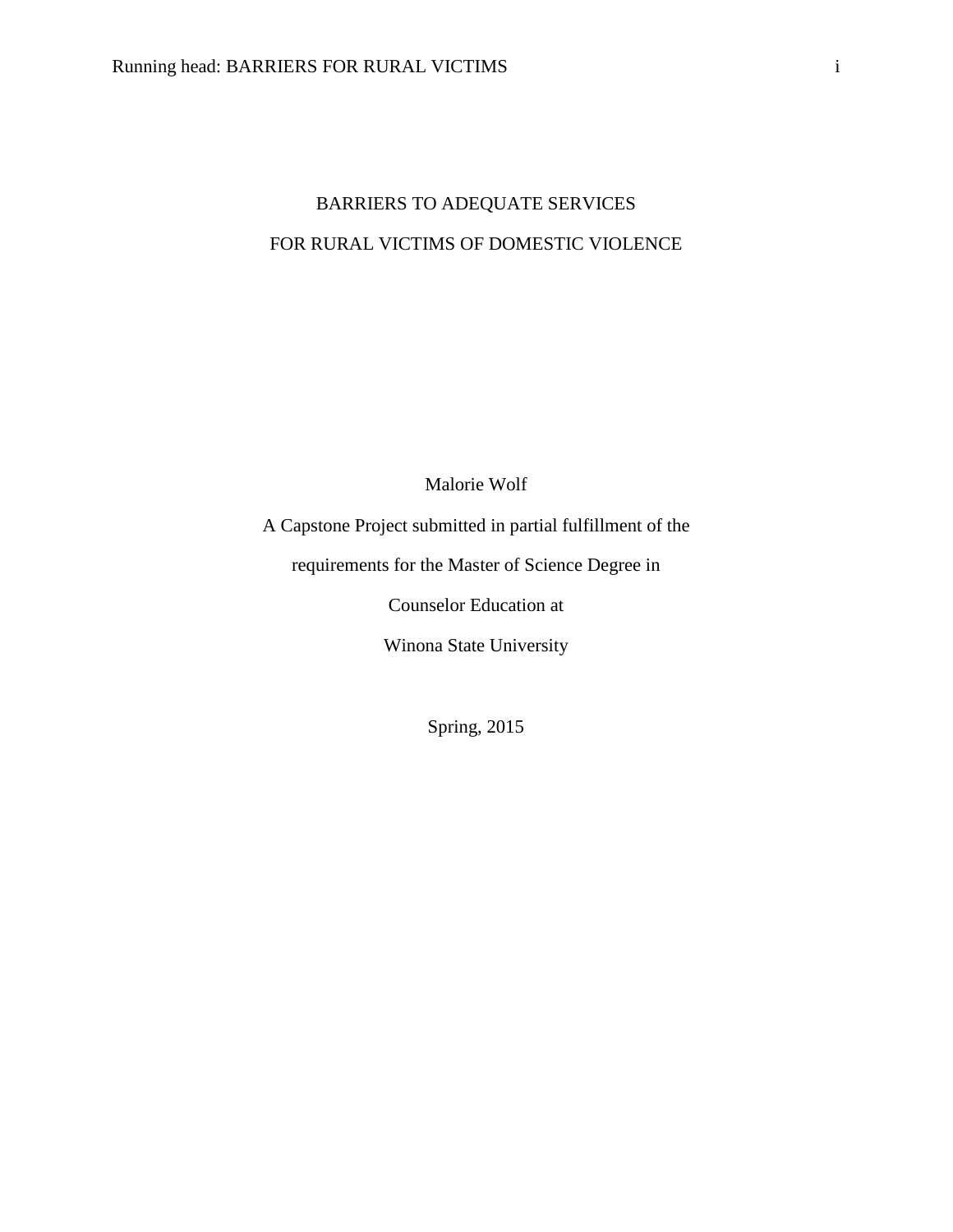Winona State University

College of Education

Counselor Education Department

CERTIFICATE OF APPROVAL

\_\_\_\_\_\_\_\_\_\_\_\_\_\_\_\_\_\_\_\_\_\_\_\_\_\_

## CAPSTONE PROJECT

\_\_\_\_\_\_\_\_\_\_\_\_\_\_\_\_\_\_\_

### BARRIERS FOR RURAL VICTIMS OF DOMESTIC VIOLENCE

This is to certify that the Capstone Project of

Malorie Wolf

Has been approved by the faculty advisor and the CE 695 – Capstone Project

Course Instructor in partial fulfillment of the requirements for the

Master of Science Degree in

Counselor Education

Jo Hittners Ph. D.

Capstone Project Supervisor:

Name

Approval Date: <u>May 11, 2015</u>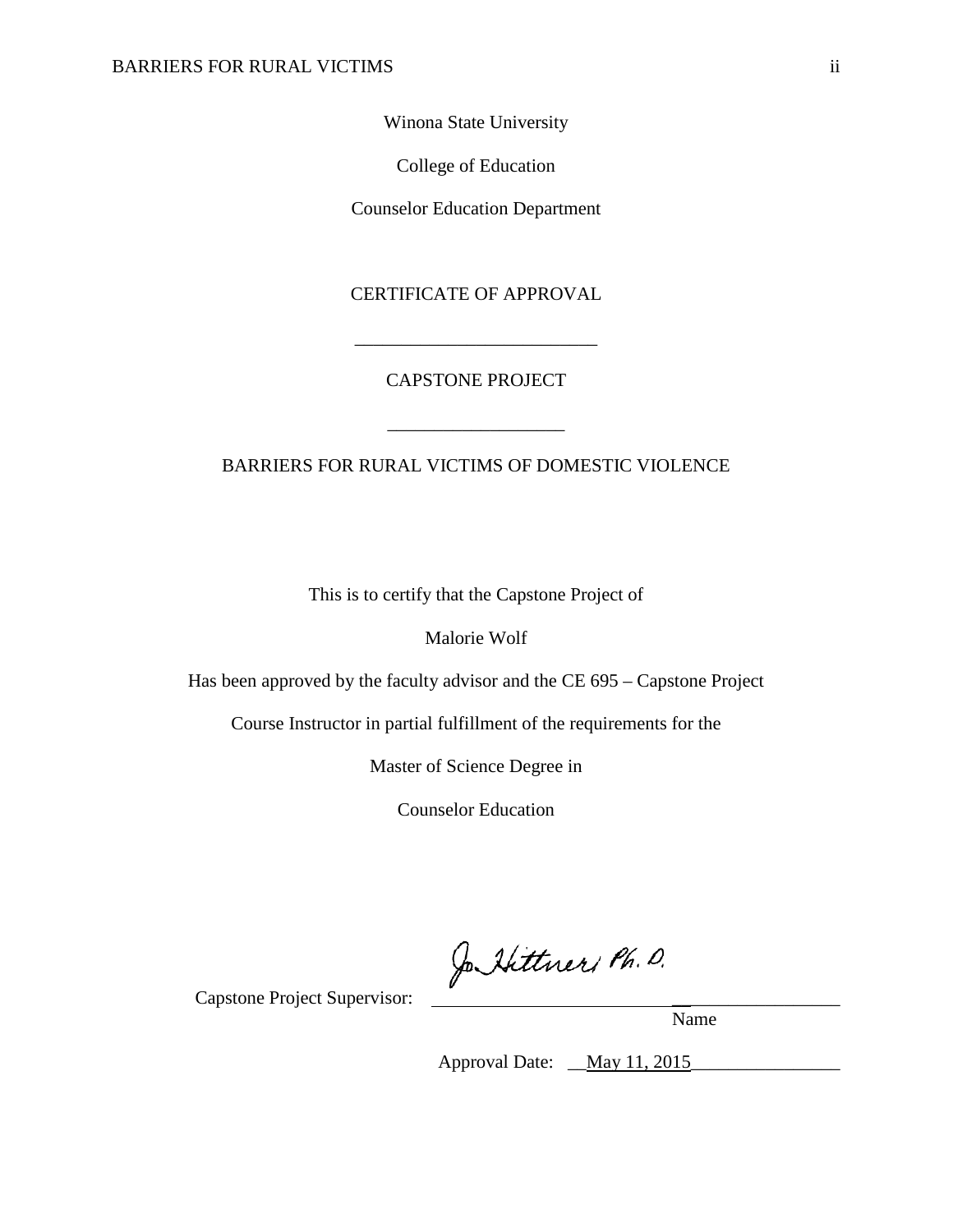#### Abstract

One out of every four women will experience domestic violence during her lifetime and it is the leading cause of injury to women. Even with years of policy change, consciousness-raising groups, and shelters developed as a result of the feminist movement, the daily threat of violence and constant feeling of fear are still an everyday occurrence for too many women. This is an analysis of the available literature regarding the unique barriers to victims of domestic violence who reside in rural communities in receiving adequate services. These barriers, such as difficulties with transportation, lack of emergency shelter availability, and geographic isolation are discussed. Suggestions for intervention methods are given, such as safety planning, and education for parties responding to domestic violence emergency situations.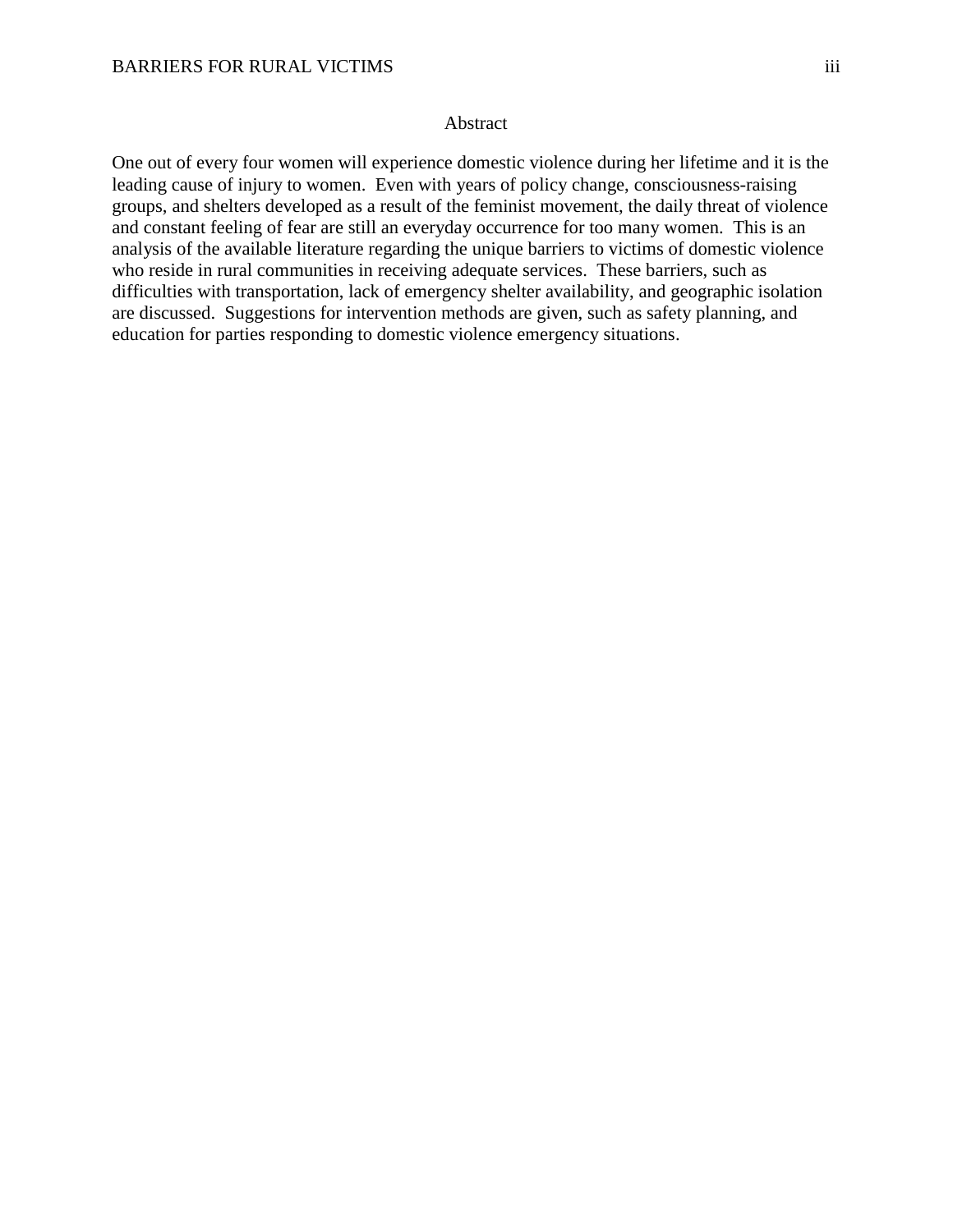## Contents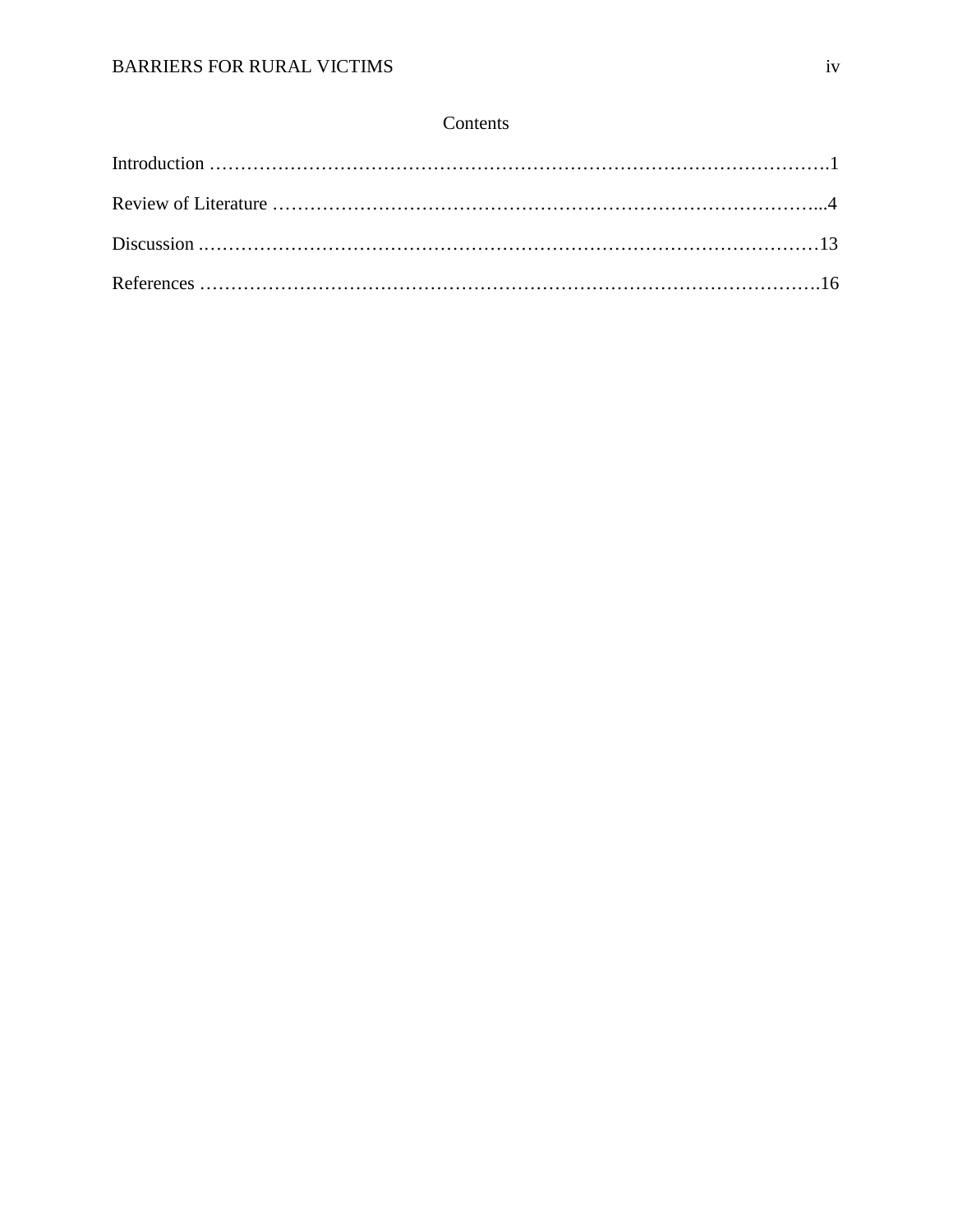#### **Introduction**

One out of every four women will experience domestic violence during her lifetime and it is the leading cause of injury to women (Safety Planning, 2010). A woman is beaten every nine seconds in the United States, which averages to 5.3 million women being battered each year (Safety Planning, 2010). Domestic violence, like any other action fueled by desire for power or control for another, is not a cookie cutter concept and can manifest itself in numerous ways. For the purposes of this analysis, domestic violence is defined as including physical (hitting, slapping, kicking) and emotional or mental abuse (name-calling, blaming, threatening), sexual assault, stalking, and harassment.

It is recognized that there are male victims of domestic violence and much needs to be done to reduce the stigma surrounding them reporting and coming forward especially since shelters are often not an option for males. However, 86 percent of adult men who report abuse were physically assaulted by another man (Thoennes & Tjaden, 2000). Therefore, this analysis focuses on the barriers that rural women face with domestic violence, as overall victims of domestic violence are estimated at upwards of 85 percent women (Safety Planning, 2010) and women are by far the most frequent victims of intimate partner violence.

Historically, domestic violence shelters did not even exist before the late 1970s in the United States, and instead, informal networks were formed where women opened their homes to others (Hilbert & Krishnan, 2000). Domestic violence shelters were actually formed as a result of the feminist movement. Also part of this movement in the 1970s was the creation of hundreds of rape crisis centers focused on providing emotional support and assistance to victims (Brownmiller, 1994). In spite of these services being available for over four decades, there is still ongoing critique of the lack of availability of these high-demand services in general, and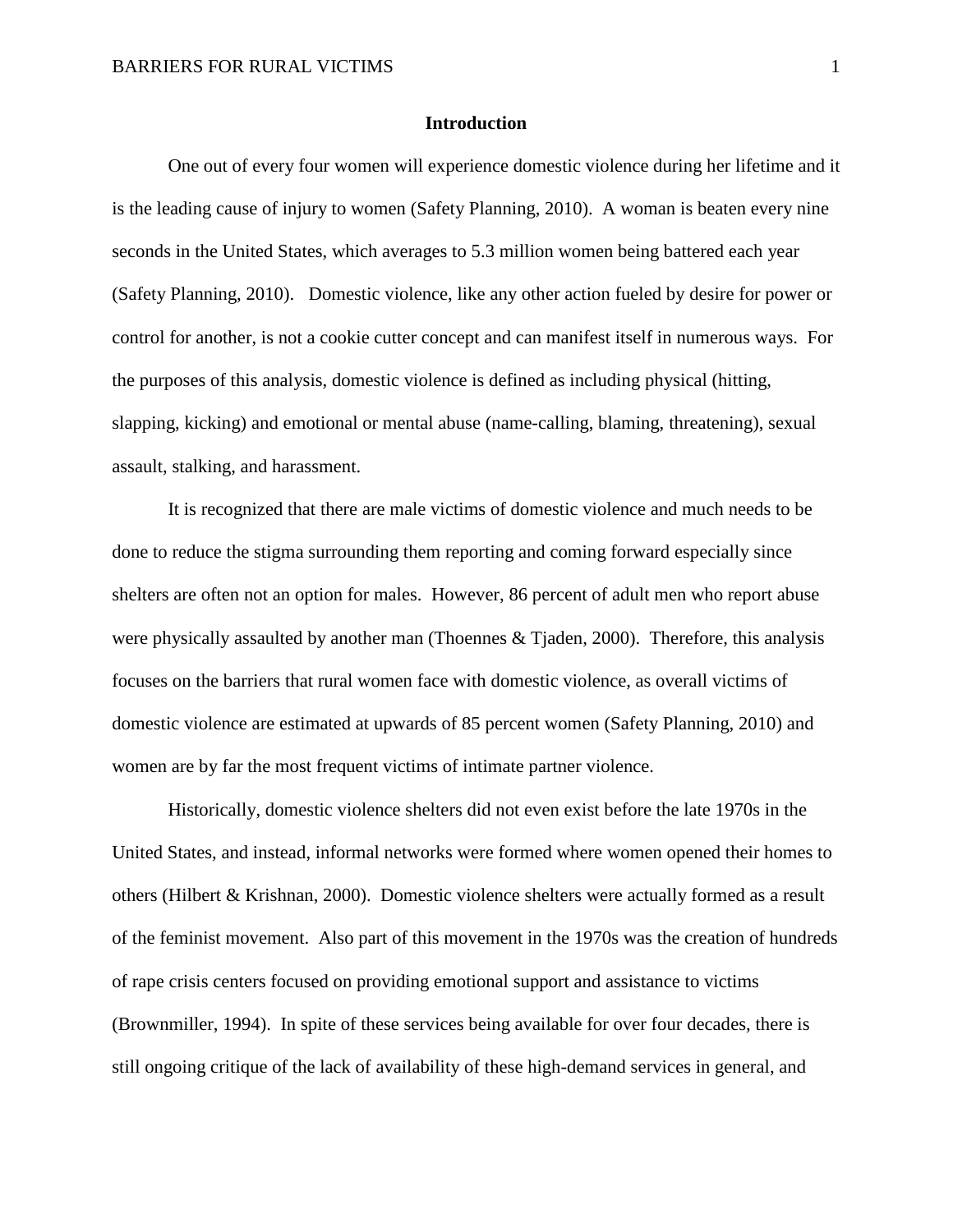especially in rural communities since shelters typically are located in more urban areas (Hilbert & Krishnan, 2000).

Even with years of policy change, consciousness-raising groups, and shelters developed, the daily threat of violence and constant feeling of fear are still an everyday occurrence for too many women. Peek-Asa et al. (2011) found that every day an estimated 5,200 women in the United States are turned away from domestic violence intervention programs because of lack of space or funding.

It is important when analyzing this number to keep in mind that reaching out for services and shelter is almost always a last resort option for women, and is done when they are at their most desperate. Peek-Asa et al. (2011) found in their investigation of intimate partner violence that it occurs at least as often, if not more often, in areas that are considered rural rather than urban.

> For example, 61.5% of isolated rural women reported four or more events of physical violence in the past year compared with 39.3% of urban women. More than 30% of isolated rural women reported severe to very severe physical violence compared with 10% of urban women (Peek-Asa et al., 2011, p. 1745)

Iyengar and Sabik (2009) did an analysis of the National Census of Domestic Violence Services wherein they evaluated how many people used services in a twenty-four hour period and how many attempted to but were unable to use services. They discovered that a full ten percent of the nearly fifty thousand requests for help were unmet "because of resource constraints, particularly in rural, economically disadvantaged, and minority communities" (Iyengar and Sabik, 2009, p.1059).

Violence has short and long-term psychological and physical health effects on victims whether it occurs in the middle of a densely populated area, or in a home that does not have a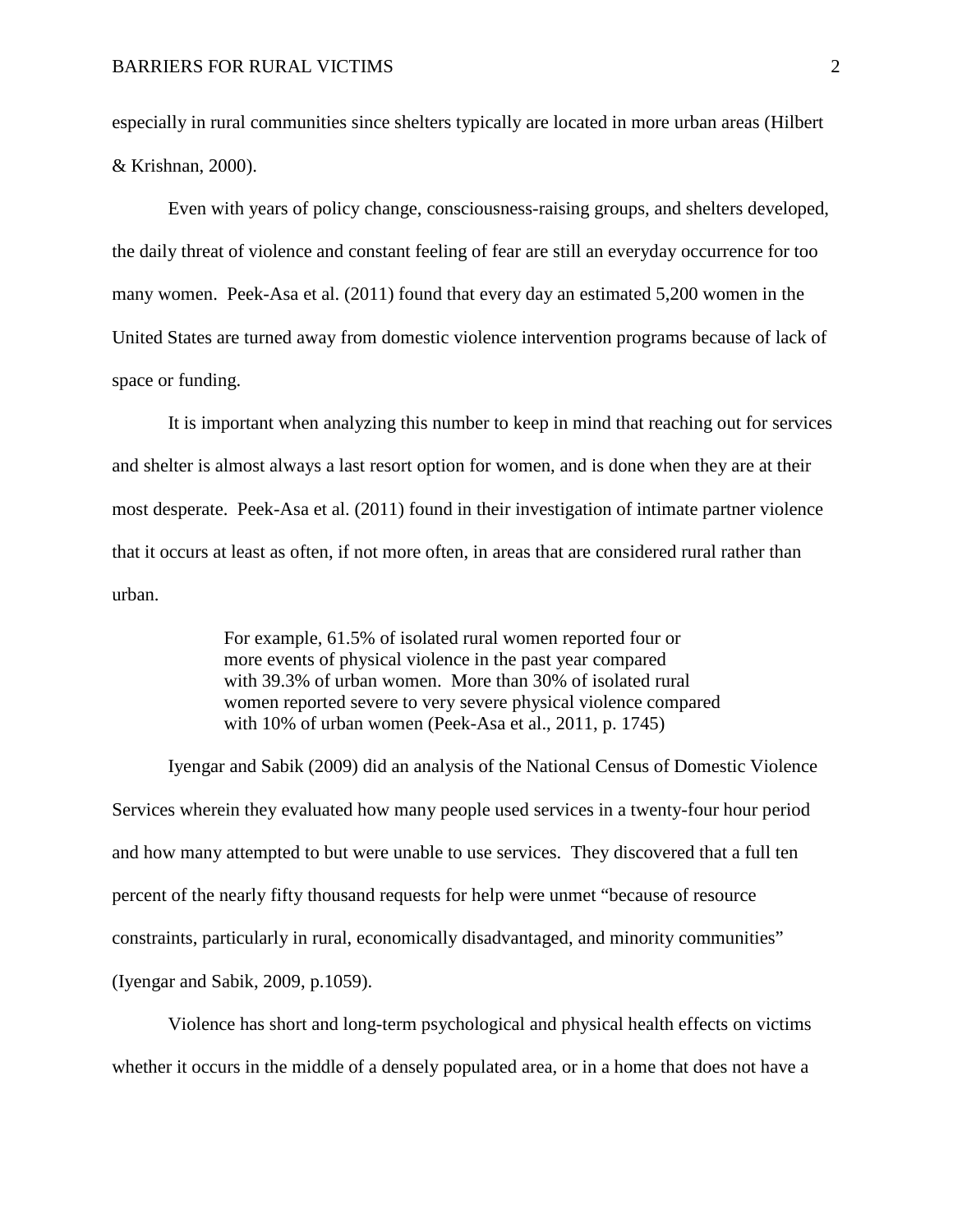neighbor for ten miles. However, research suggests that factors such as: the lack of emergency shelter, difficulty with transportation, lack of anonymity, language barriers, and a deficiency in funding for services within rural areas were more prevalent in victims of domestic violence residing in rural communities.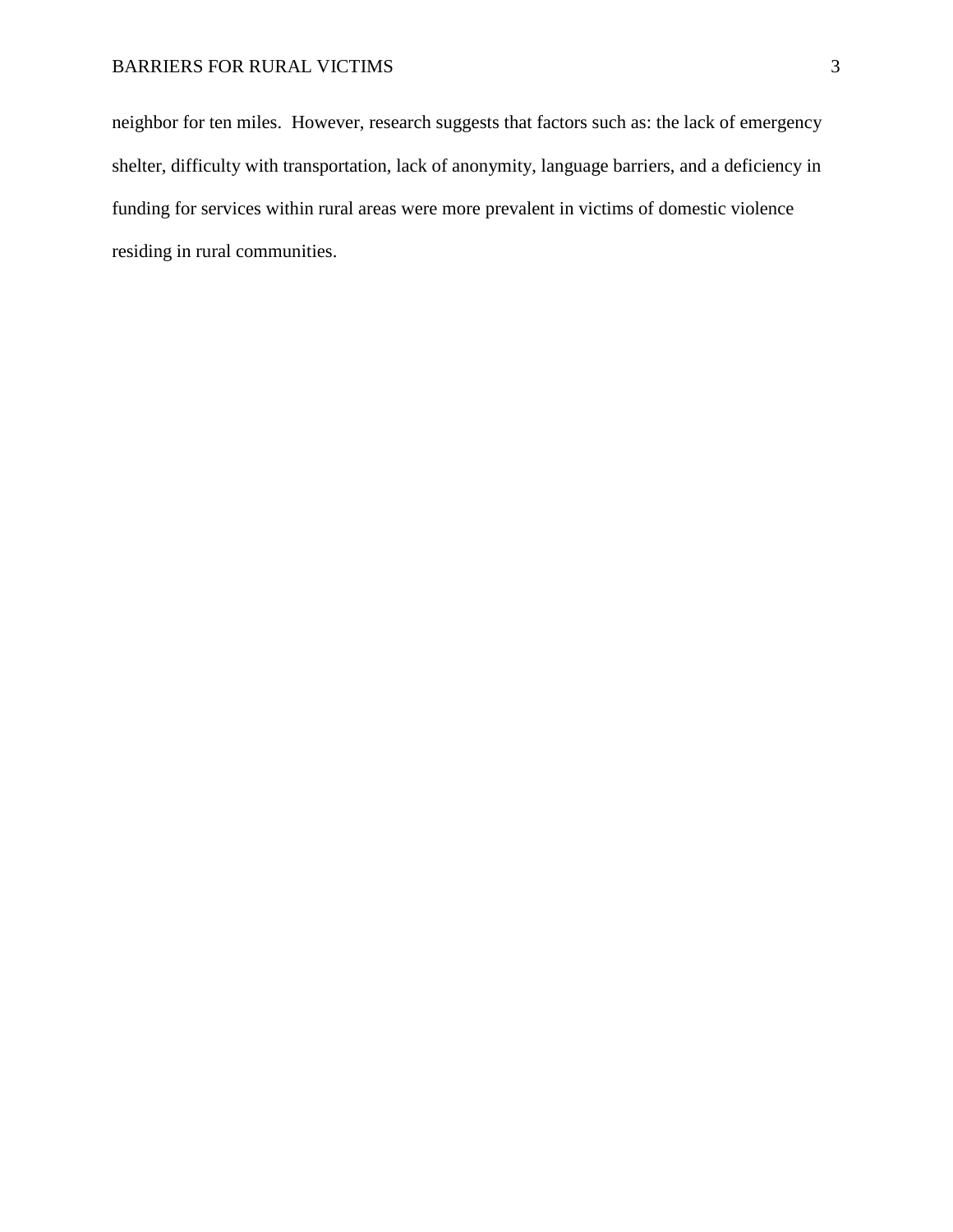#### **Literature Review**

#### **Emergency and Transitional Housing**

When rural areas do have the ability to provide shelter services in a community, these services are often short-term or limited in availability. According to Peek-Asa et al., (2011) only in 44 percent of rural areas are there shelter services available. This is compared with more than 75 percent in less rural counties (Peek-Asa et al., 2011). Again, severity is crucial in this situation, as findings have shown that women reach out for emergency and transitional housing once their experiences have become severe and they perceive an imminent threat of extreme violence or death (Hilbert & Krishnan, 2000).

One major issue regarding emergency and transitional housing is the source of funds for this costly service. This is especially relevant since shelters do not seek reimbursement from their clients. Most of the funding for these facilities comes from the federal government. Funding is constantly varying but a recent estimate cited 40 to 50 percent of funding came from the federal government (Galen, 2012).

Several offices facilitate the administration of these funds, such as the Department of Housing and Urban Development, the Office on Violence Against Women, and the Department of Health and Humanity, and each state varies as to how much funding is allotted for this service (Galen, 2012). Although shelter and transitional housing is rare in rural areas, there have been multiple programs within urban areas that could be replicated.

For example, New Horizons Outreach Center in La Crosse, Wisconsin, has an excellent transitional housing program. They offer their apartments to women in the most need (in order to keep availability open for emergency shelter) and are supported by grants. These grants are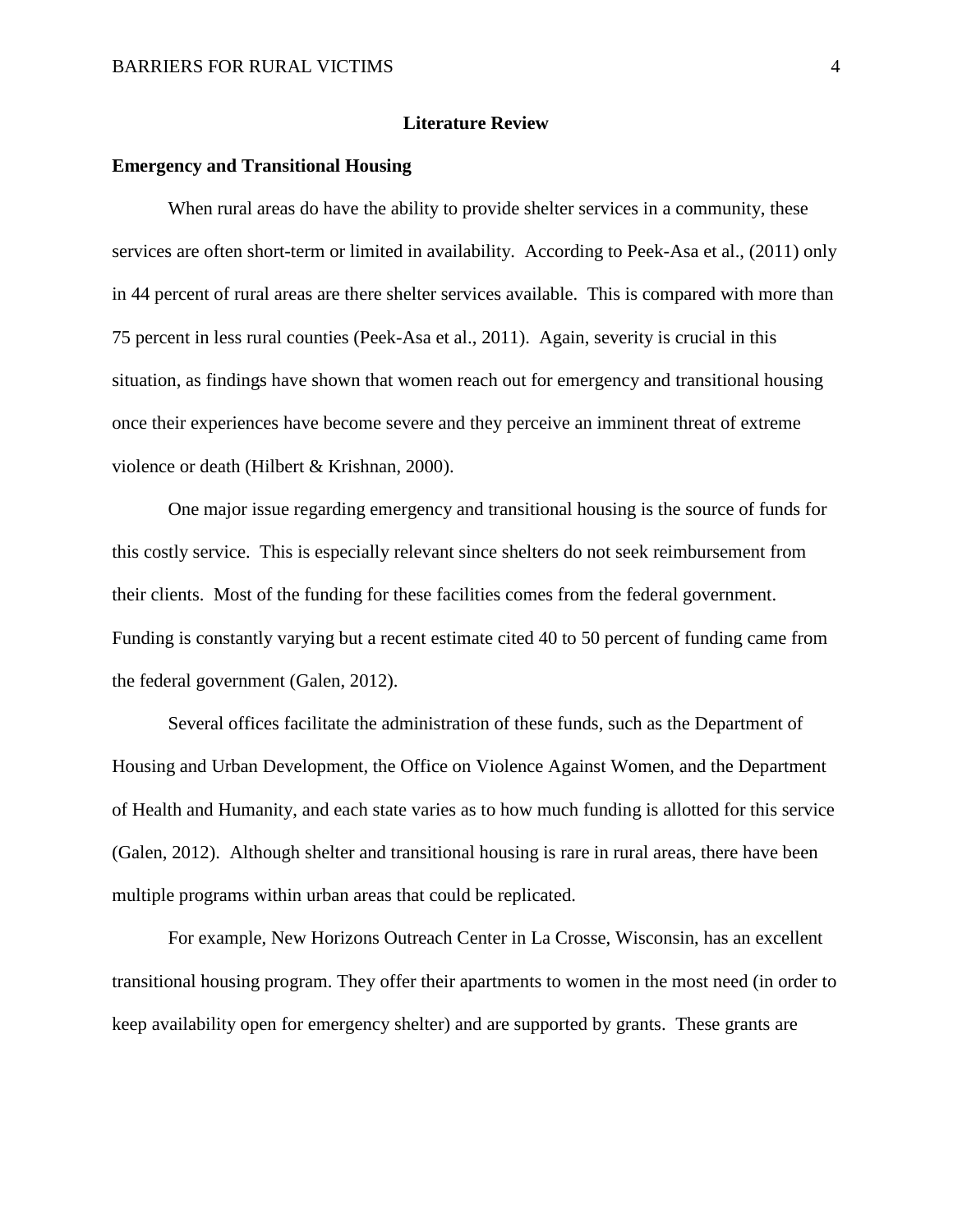written to organizations within the community such as the Women's Fund, rather than depending on ever-changing legislation regarding state-provided funding (Safety Planning*,* 2010).

New Horizons also seeks funds through the local Coulee Region Transitional Housing Ministry Committee and other organizations such as the VFW Women's Auxiliary (Safety Planning, 2010). Women without a transitional place to live while reintroducing themselves to the community from emergency shelter are much more likely to return to their abusers. Hilbert and Hilbert (1984) studied reasons why women stay or return to their abusers, and among experiencing more severe but less frequent abuse and being unemployed, shorter crisis shelter stays was one of the main reasons cited for their return.

Barriers to seeking out shelter services are vast and go beyond pure availability. For instance, in other cases rural women reported feeling responsible for animals on their land (Miller, Clark, & Herman, 2007). This responsibility was well-founded especially considering that there have been cases reported where abusers will exterminate their own pets or in farming communities, their herd, in an effort to punish the victim or to get them to return to their residence (Miller, Clark, & Herman, 2007).

 Tyndall-Lind (1999) performed comprehensive evaluations of shelter populations and indicated that at least 70 percent of battered women seeking shelters have their children with them, and 72 percent of those children have witnessed or been involved with violence in their home. Most frequently, these were children who still needed transportation to and from their schools, which could be too far away to sustain. These children are also then taken out of their regular support system and may have to transfer schools or give up extracurricular activities as a result of their living situation.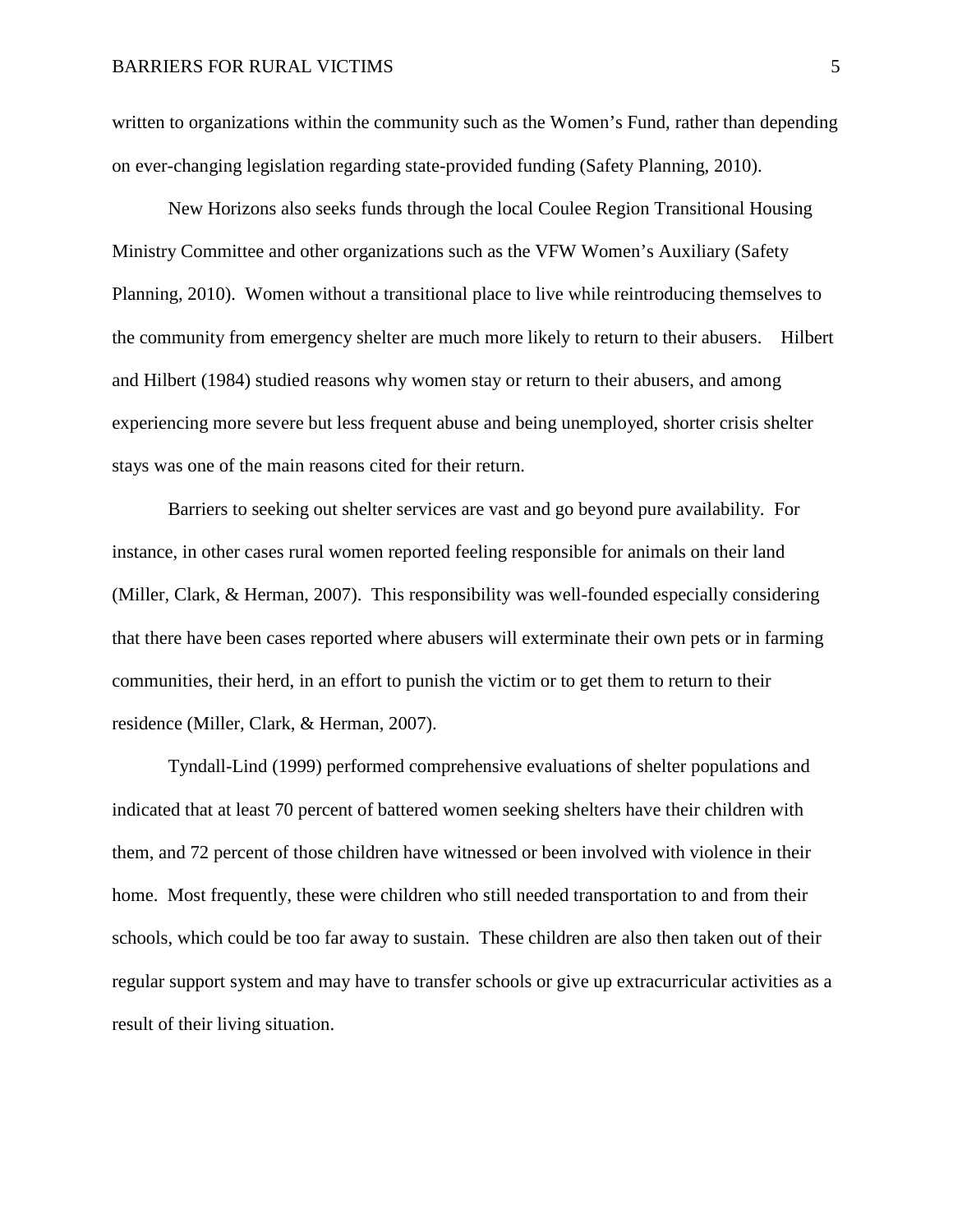Without these services the rates of homeless women and children will continue to increase as homelessness is also common in situations involving familial violence. Research has repeatedly and consistently shown that half of all homeless women are victims of domestic violence and their homelessness is a result of leaving their abusive situation in a poor economic position (Hilbert & Krishnan, 2000). For many women, if given the choice between living in a homeless shelter with their children or going back to an abusive relationship- the abusive relationship may seem a better option for survival.

#### **Transportation**

 For those living in a community where the population is in the hundreds of thousands of people, where a shopping mall or coffee shop or skyscraper is on every corner, and one of six high schools is a block away, it may be difficult to imagine true isolation. Despite this, there are women and children living in homes that are miles away from the nearest gas station, much less neighbor, town, or domestic violence center. The Office for Victims of Crimes (2005) surveyed individuals and found that when they had called for police intervention, they were frequently waiting twenty to thirty minutes before the police or other emergency services arrived at their rural homes.

Many times these barriers are purposefully chosen by the perpetrator to induce isolation and maintain privacy (Grama, 2000). Miller et al., (2007) reported instances when perpetrators would monitor odometers as a way to assert power and control over their partner. Transportation in rural areas may also be generally difficult due to weather conditions or poor road conditions (Miller, Clark, & Herman, 2007) especially in communities considered as low socioeconomic status.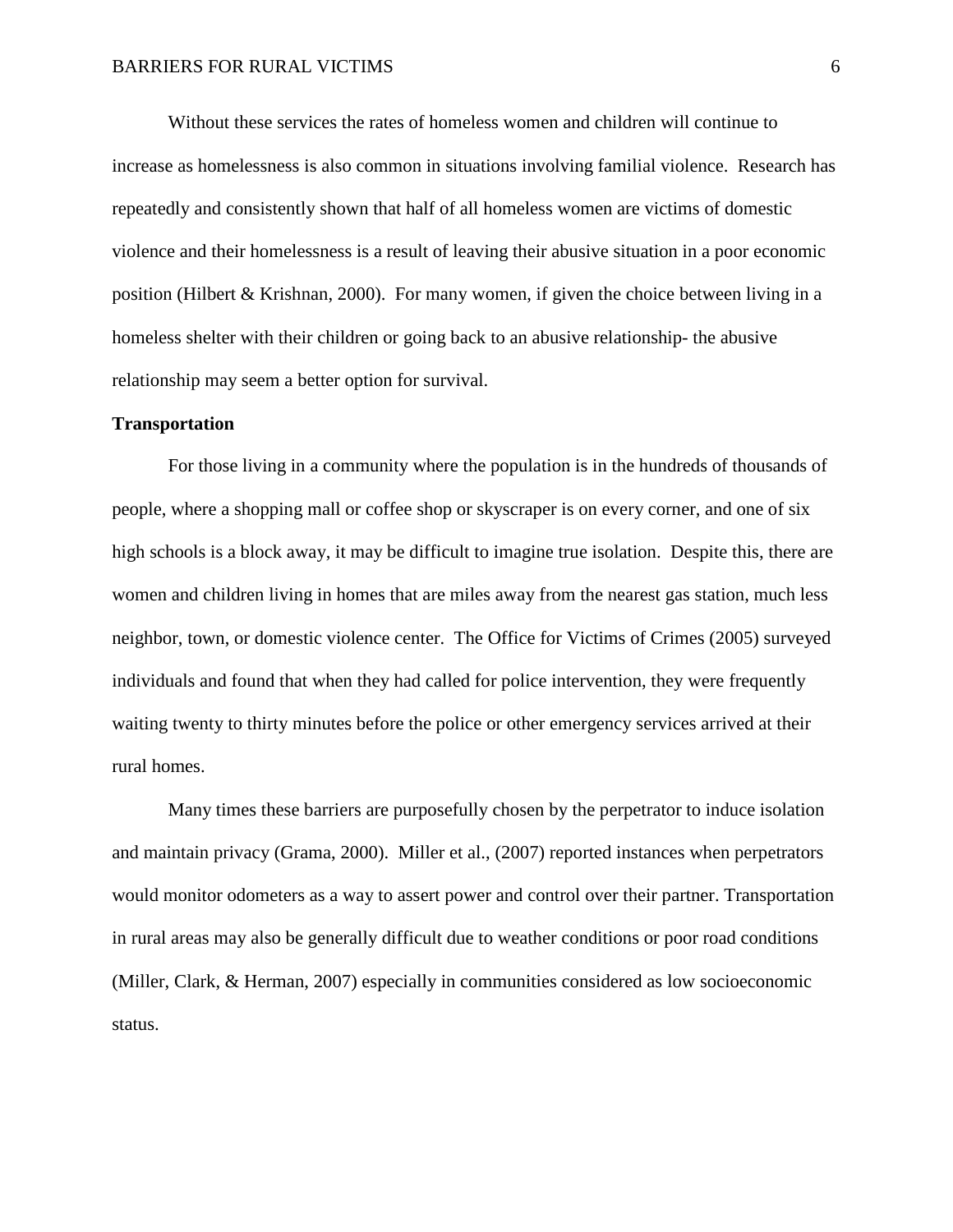Women in rural areas may also have their transportation services controlled by their abuser and limited to no access to public transportation or have been prevented from driving (Grama, 2000). Some women may have been prevented from being able to learn how to drive. Hilbert and Krishnan (2000) found that formal helping services were often as far as hundreds of miles away from those in rural communities.

In addition to being isolated due to geography, some families in rural areas may also struggle when in crisis due to a lack of communication access, such as a telephone, or the distance to their closest neighbor (Feyen, 1989). Feyen (1989) found that even if a neighbor were approachable as a source of help, rural social norms and the prospect of economic powerlessness contributes to keeping rural women in abusive relationships.

Rural communities have not experienced the same economic growth that many urban areas have in the past ten years (The Office for Victims of Crimes, 2005). This has led to higher rates of unemployment which could contribute to the economic barriers for women who are unable to survive without their abusive partner's income.

#### **Lack of Anonymity**

Rural areas face two very different issues simultaneously depending on the specifics of the community and where in it one resides. Many people in rural communities live miles away from their nearest neighbor, which greatly increases isolation. Others are afflicted with the opposite problem- a community with no escape from a nosy neighbor or way to ask for help with any assured level of anonymity.

A study by Lichtenstein and Johnson (2009) focused on older African American women who lived in Southern states. Although these women reported having the barriers of gender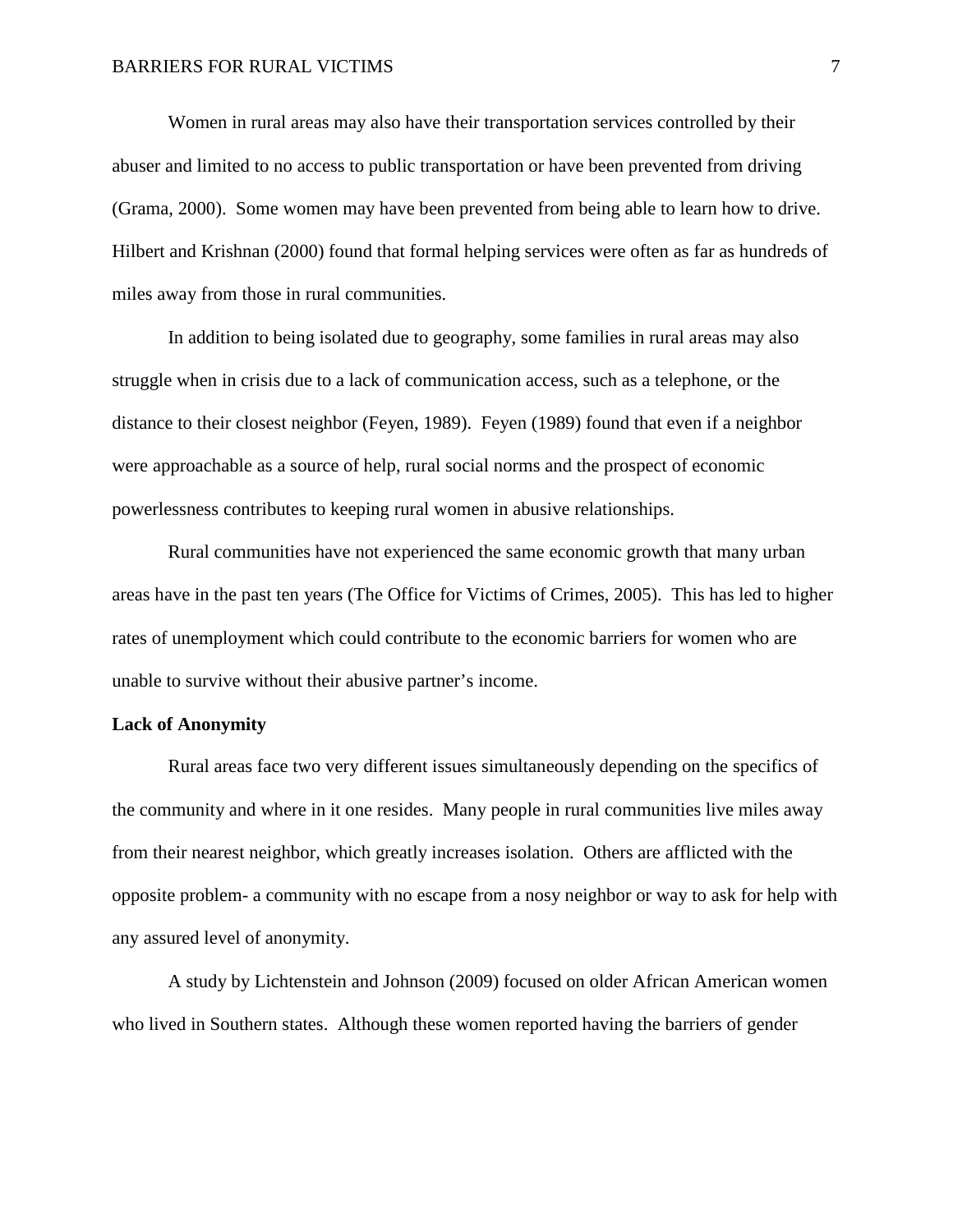#### BARRIERS FOR RURAL VICTIMS 8

roles, age, distrust for law enforcement, and rural location to consider, their biggest concern regarding reporting abuse was being stigmatized by their church and community.

Another study by Few (2005) reported similar findings and attributed the perceived stigmatization to the church promoting that marriages were to last forever, and that the churches these women attended viewed marital problems with the potential for divorce as almost sacrilegious. In spite of this, the support of a church community and spiritual resources can provide free community support and hope (Miller, Clark, & Herman, 2007).

 This has also been a very real issue reported for Native American and Mexican American women, as when they have reached out for help in the emergency room or hospital, it was not uncommon for the abuser and other friends and family members to accompany the victim (Hilbert & Krishnan, 2000). Although this situation is indicative of a controlling abuser and so it is probably very common cross-culturally, it seems to be a bigger problem within certain cultural groups with less focus on individuality (Hilbert & Krishnan, 2000).

The lack of privacy in receiving services is also relevant in communities where those who respond to domestic violence emergency calls are often known by or even related to either the victim or the abuser (Safety Planning*,* 2010). This can prevent the victims from calling at all for fear that their family will find out about the abuse, or because they know of a relationship between the responder and the abuser that will prevent anything from being done about the abuse.

A study of domestic violence in an urban Wisconsin county found that some law enforcement admitted they felt reluctance in protecting women from abusive partners (Feyen, 1989). Even if providers are respectful of a victim's anonymity, there may still be risks in being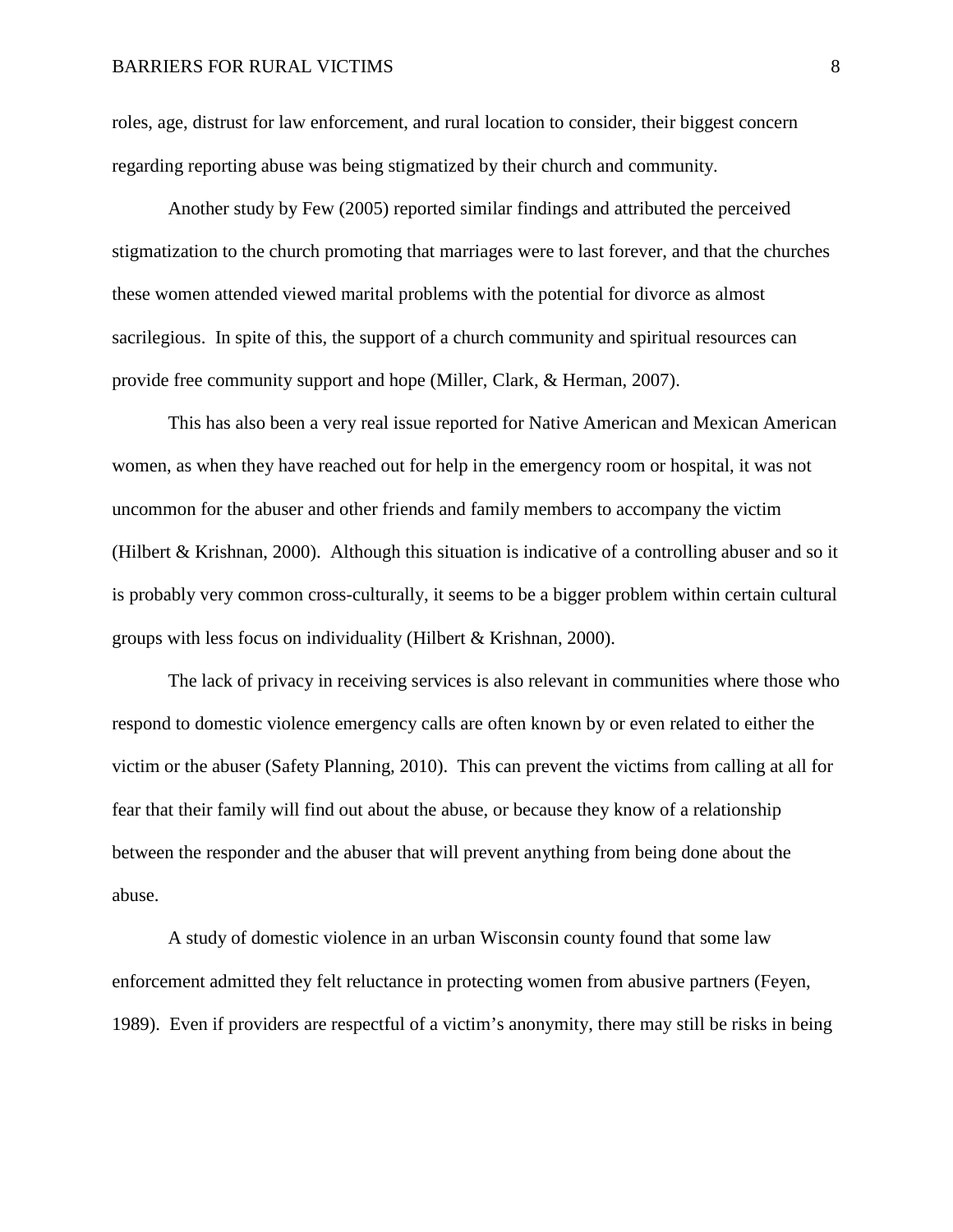recognized by other patients or workers that likely know the perpetrator or could mention the encounter without knowing the potential consequences (Miller, Clark, & Herman, 2007).

It is understandably difficult to maintain concealment of shelter locations in rural areas, but it remains incredibly important. When perpetrators are able to locate shelter locations, they are increasingly likely to threaten their victims or even intimidate shelter workers (Miller, Clark, & Herman, 2007).

#### **Language**

 There are numerous women living in rural areas facing issues of culture and language as barriers of receiving help in addition to the already difficult barriers of geographic location and social stigmatization. Hilbert and Krishnan (2000) researched battered women in New Mexico and established that it was difficult for them to discuss abuse even if they wanted to as the medical staff they were exposed to only spoke English.

Many immigrant victims resist seeking help due to cultural barriers involving racism, language barriers, and a distrust for the criminal justice system and may choose to stay in an abusive relationship rather than struggle against these (Office for Victims of Crime, 2005). The Office for Victims of Crime (2005) found that many courts had reportedly paid for a translator for non-English speaking defendants, but not necessarily for non-English speaking victims.

Unfortunately, it is common in these situations for children to be asked to translate to police officers or medical staff. This can result in victims resisting reporting the intensity of their abuse in an effort to protect their children from additional trauma. It can have detrimental effects on children that are already experiencing feelings of powerlessness and vulnerability as common characteristics in children from violent families (Tyndall-Lind, 1999).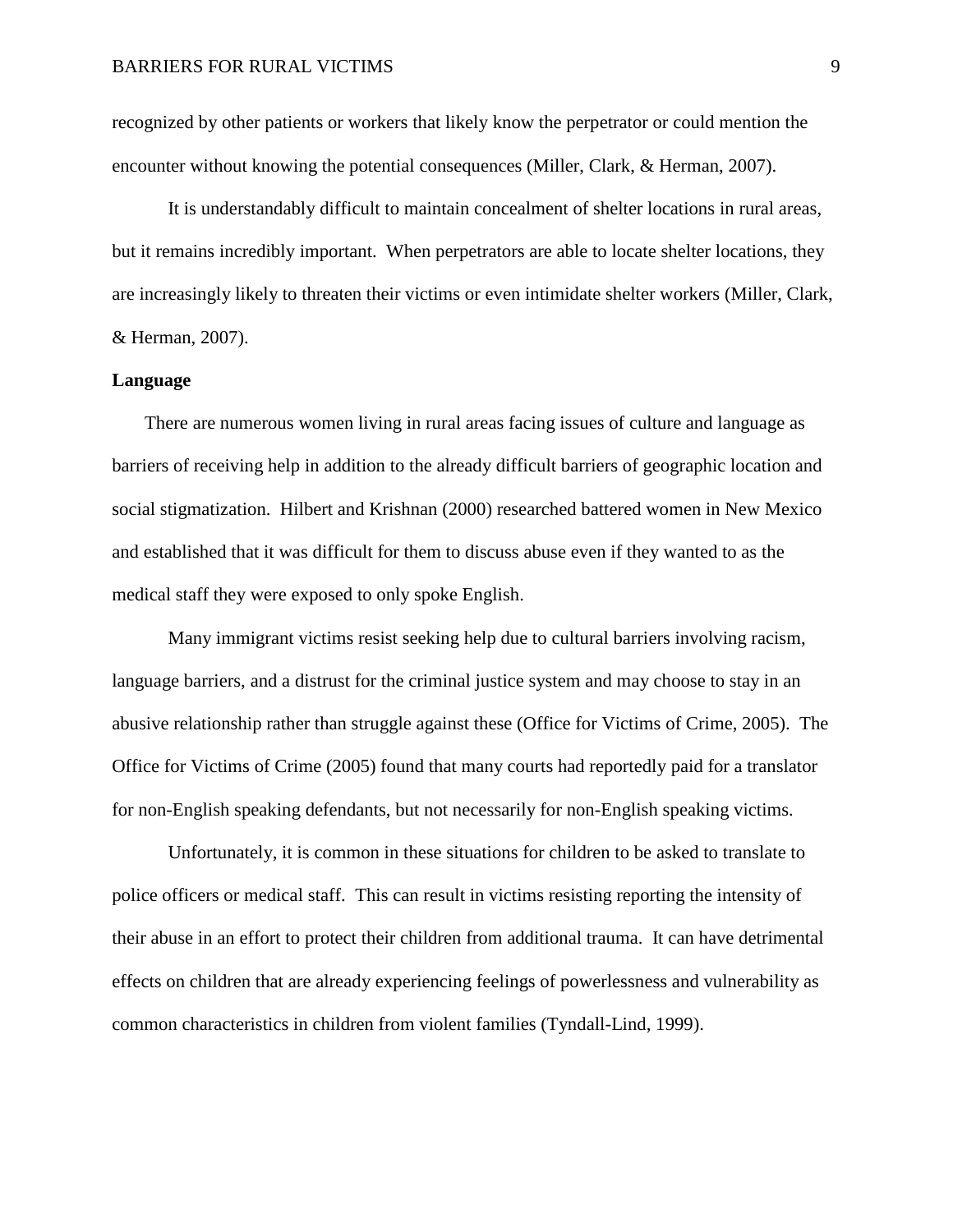Hilbert and Krishnan (2000) suggest remedying these language barriers through having bilingual community volunteers 'on call' to assist when clients or patients present that do not speak English. They also suggest having volunteers available to transport women to the safety of shelters (Hilbert & Krishnan, 2000). Promoting bilingual education in communities has many more benefits than just those to non-English speaking members, and can actually create more opportunities and eventually higher salaries for individuals.

Waldman (1994) found that within certain careers such as administrative support, workers were paid upwards of 30 percent more than their co-workers for being bilingual. A community that is dedicated to breaking down these language barriers, as well as educating the students of their community, could show their support by being willing to tax themselves in an effort to raise money to fund bilingual, or even trilingual education.

 This education could be started in elementary education for children, or could be started with adults through after-hours programs or through the local church. Any community willing to attempt this could serve as a "pilot" community and one that other places would model themselves after. The hope is that this would in turn draw in a more diverse population.

Job seekers are often deterred from seeking employment in rural areas due to limitations related to resources for recruiting and retaining staff which results in reduced availability of effective services for battered women (Hilbert & Krishnan, 2000). For a growing community, building bilingual services could be part of the solution for preventing rural areas from dying. **Funding**

 The Office for Victims of Crime (2005) report that rural areas with domestic violence services have budget limitations and the funds they are allotted go toward salaries and general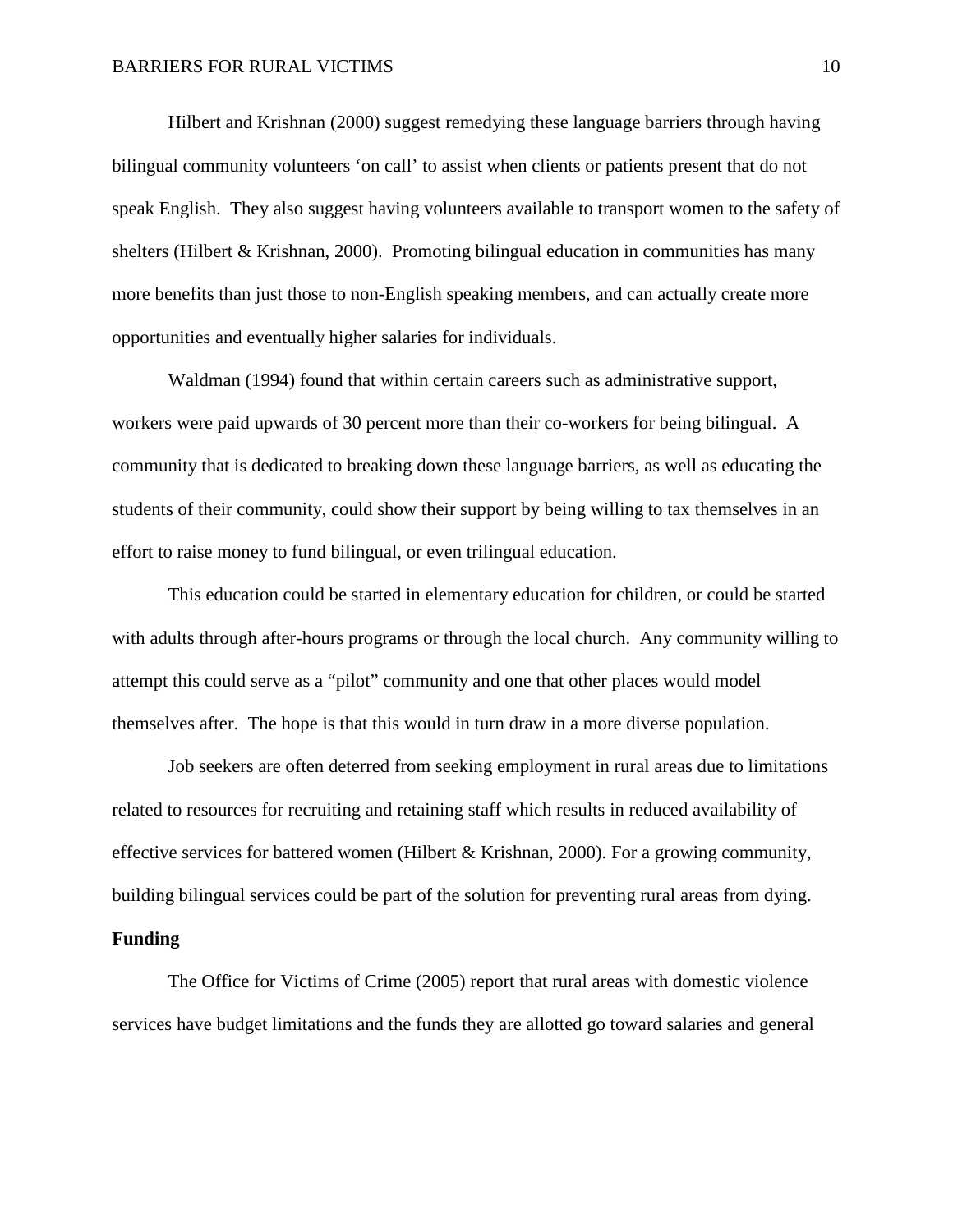operating expenses but do not allow for specialized services such as: investigator services, DNA testing, child support enforcement, or interpreters.

Organizations that contribute to domestic violence programs must be encouraged to disperse funds to rural communities. The lack of funds given to rural domestic violence programs results in those who work in the field to dismiss rural areas as potential job markets, which then creates a reduction in available care providers. The Violence Against Women Act of 1994 was put into place because domestic violence is an issue of human rights.

Reducing the number of children exposed to domestic violence, or the number of women suffering from it is not only emotionally and physically advantageous, it is economically advantageous. Without taking into account the money spent for medical care for victims, Iyengar and Sabik (2009) determined that those who had been exposed to domestic violence were more highly associated with risky health behavior, such as unprotected sex, drug and alcohol abuse, and obesity. Tyndall-Lind (1999) found that adults who witnessed parental violence as children were more likely to engage in severe marital violence as adults. Therefore it can be logically deduced that a fight against domestic violence will result in less money the government will need to spend in the future on campaigns fighting these other risky behaviors.

Tying into the issue of limited funds is the expectation that fewer rural staff members or advocates will provide services with less time and less resources. Due to these time constraints and many of these offices depending on grant funds, many rural agencies may not have the time or staff trained in grant-writing in order to receive necessary funding (Office for Victim of Crimes, 2005).

Some states have addressed limited staffing concerns with programs involving volunteer advocates. For example, the Ohio Victim Witness Association has a traveling victim advocate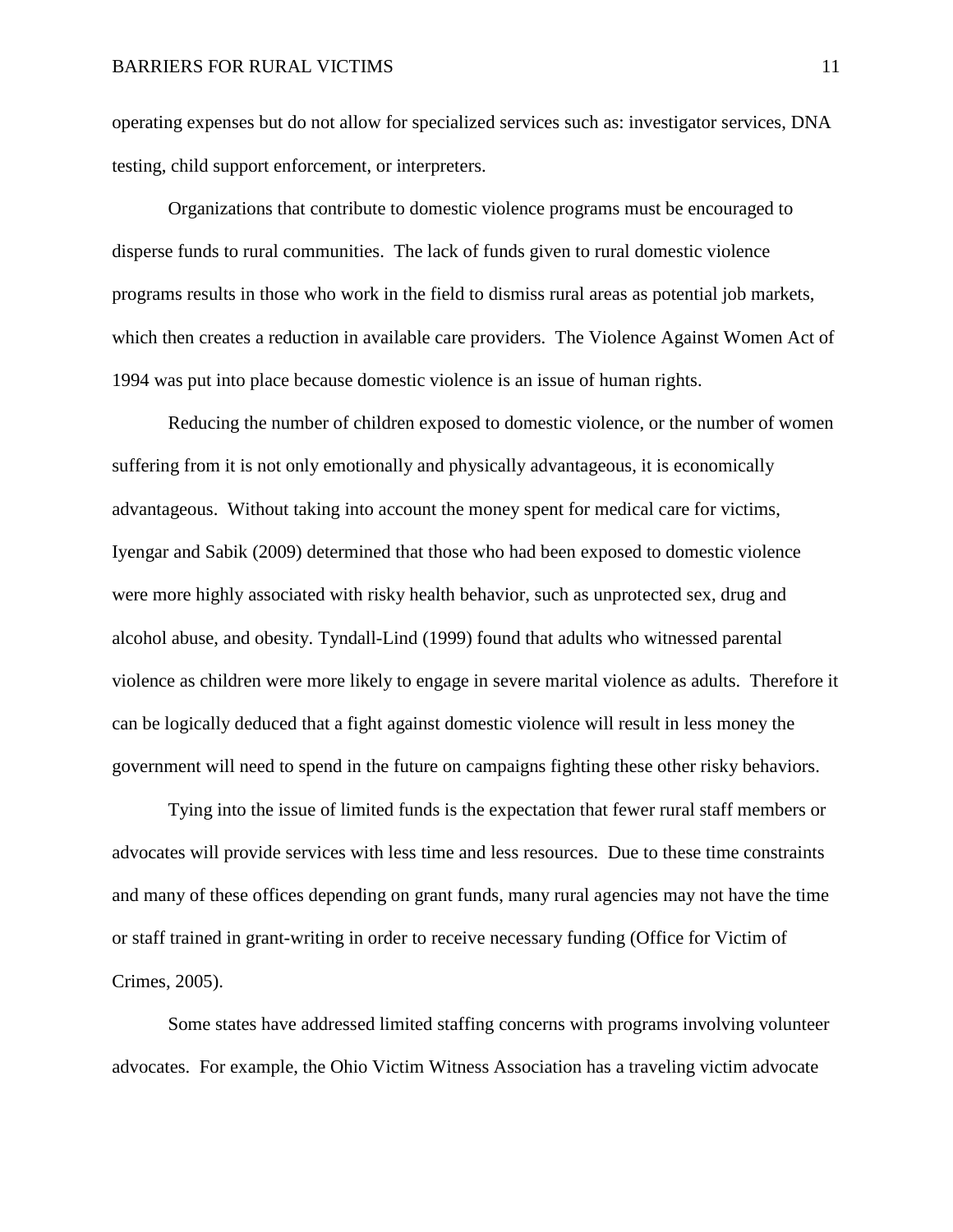program to provide state-wide services for those in need (Office for Victims of Crimes, 2005).

These programs could be emulated and instituted throughout rural communities nationwide.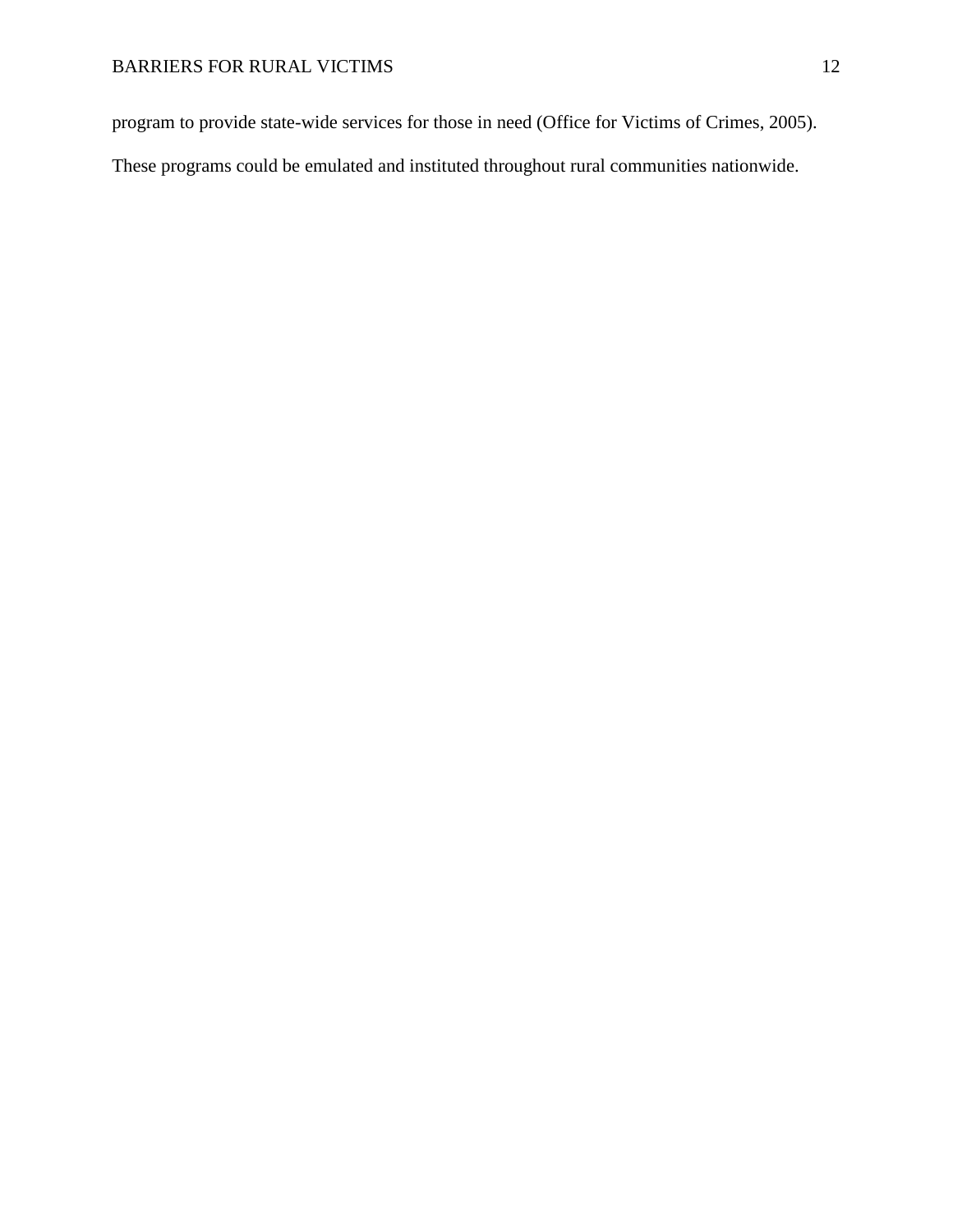#### **Discussion**

Domestic violence in this country is costing an approximated sixty-seven billion dollars a year (Safety Planning, 2010). Sixty-seven billion dollars. Imagine if one fraction of that money were spent exclusively on developing successful prevention methods how much lower the overall number needed would be within five to ten years. The investment would be worthwhile. Any single factor discussed is difficult to overcome, but the layering that occurs in these situations is staggering.

Women are being physically abused, feel isolated and alone, have no transportation to a safe place, are not given access to their finances, have no reliable day care if they need to attend court or press charges against their abuser---and the list continues. All of the previous techniques have been lessons in intervention; however the solution to this issue may lie in prevention.

There is a disproportionate amount of research available regarding preventative methods when compared to methods of intervention. This is especially true when considering that issues of intervention are specifically focused on doing just that- intervening once abuse has already occurred or has increased in severity. However, it seems that the continued research and practice of effective prevention methods are necessary to facilitate a social movement that will create long-lasting change.

There is a scholarly tendency to analyze a situation, come up with reasons why it occurs and try to intellectualize a problem. This tendency needs to be geared towards a more collaborative effort towards prevention of social issues. As discussed, all existing protocol for domestic violence is geared towards intervention methods, but there does not seem to be any real successful method for prevention of a public health issue that has infiltrated our society.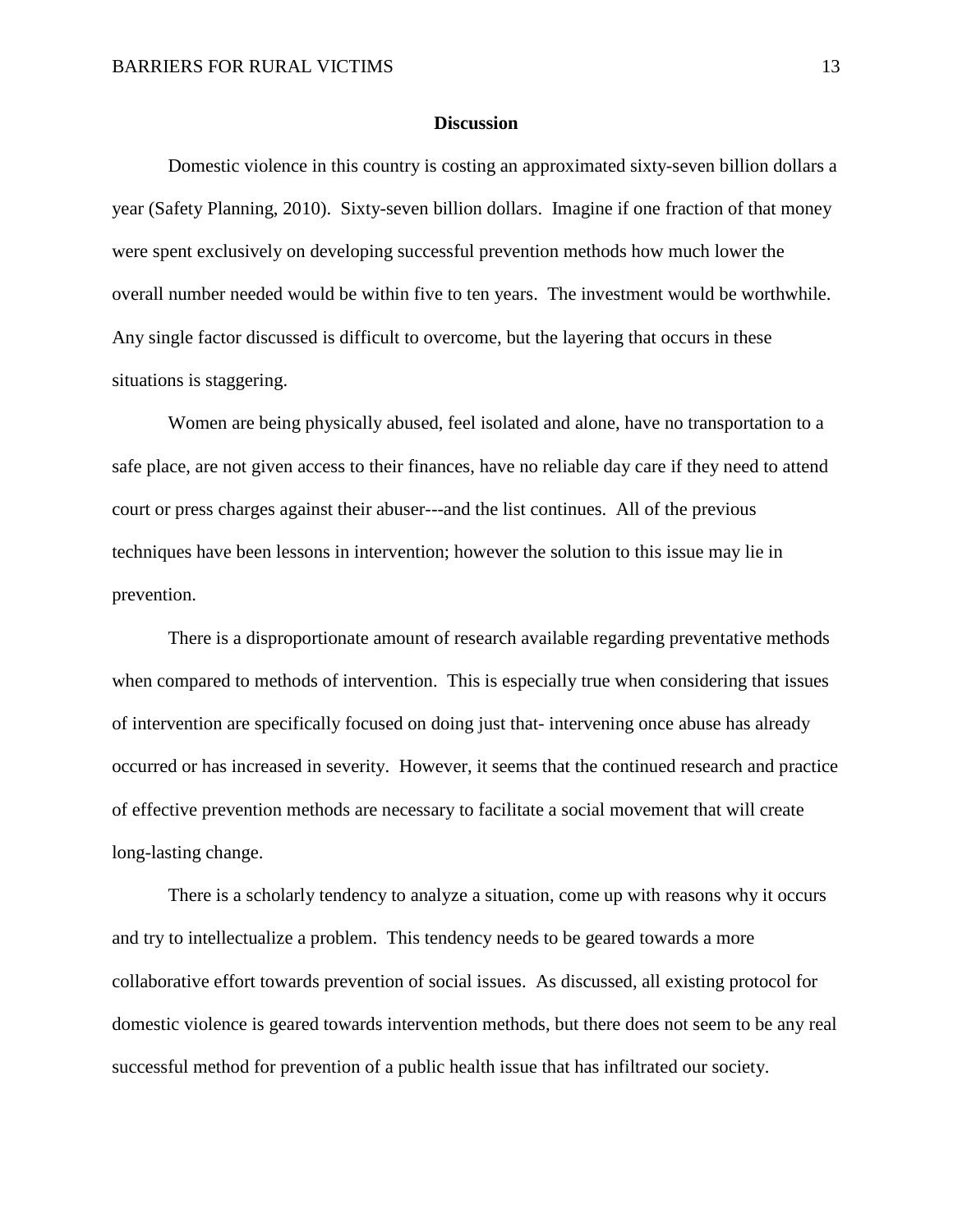Feminist theory is not just about bringing awareness to victims of domestic violence, but also about facilitating the prevention of abuse to women and that is what any of these ideas are aiming to do.

The Office for Victims of Crimes (2005) reports the need for educating communities to bring awareness to rural individuals as a special population and to jumpstart preventative methods. They suggested educational programs being implemented in schools, hospitals, churches, faith organizations, police departments, and other public agencies (Office for Victims of Crimes, 2005).

Another innovative idea that could be implemented would be a community vehicle or even camper wherein a group of volunteers would rotate duty for response to emergency calls. The Office for Victims of Crimes (2005) suggest similar programs that could be implemented through the police station and that may even provide officers to accompany volunteers to the home of the victim to ensure safety. If a camper was utilized, this would alleviate issues of both transportation and even temporary shelter. Those interested in implementing such a program could contact a local used car dealership after researching any type of charitable tax benefit they may receive as a business.

The Office for Victims of Crimes (2005) offers an online guide to assisting rural victims of domestic violence and suggests creating connections with local merchants. These connections can then be used to purchase discounted gas cards for traveling expenses to shelters or court dates, as well as discounted motel stays as alternatives when shelters are full or too distant (Office for Victims of Crimes, 2005). Miller et al., (2007) also suggest that new providers or clinicians obtain a local map to make themselves familiar with the town layout and also to find potential private buildings for confidential care.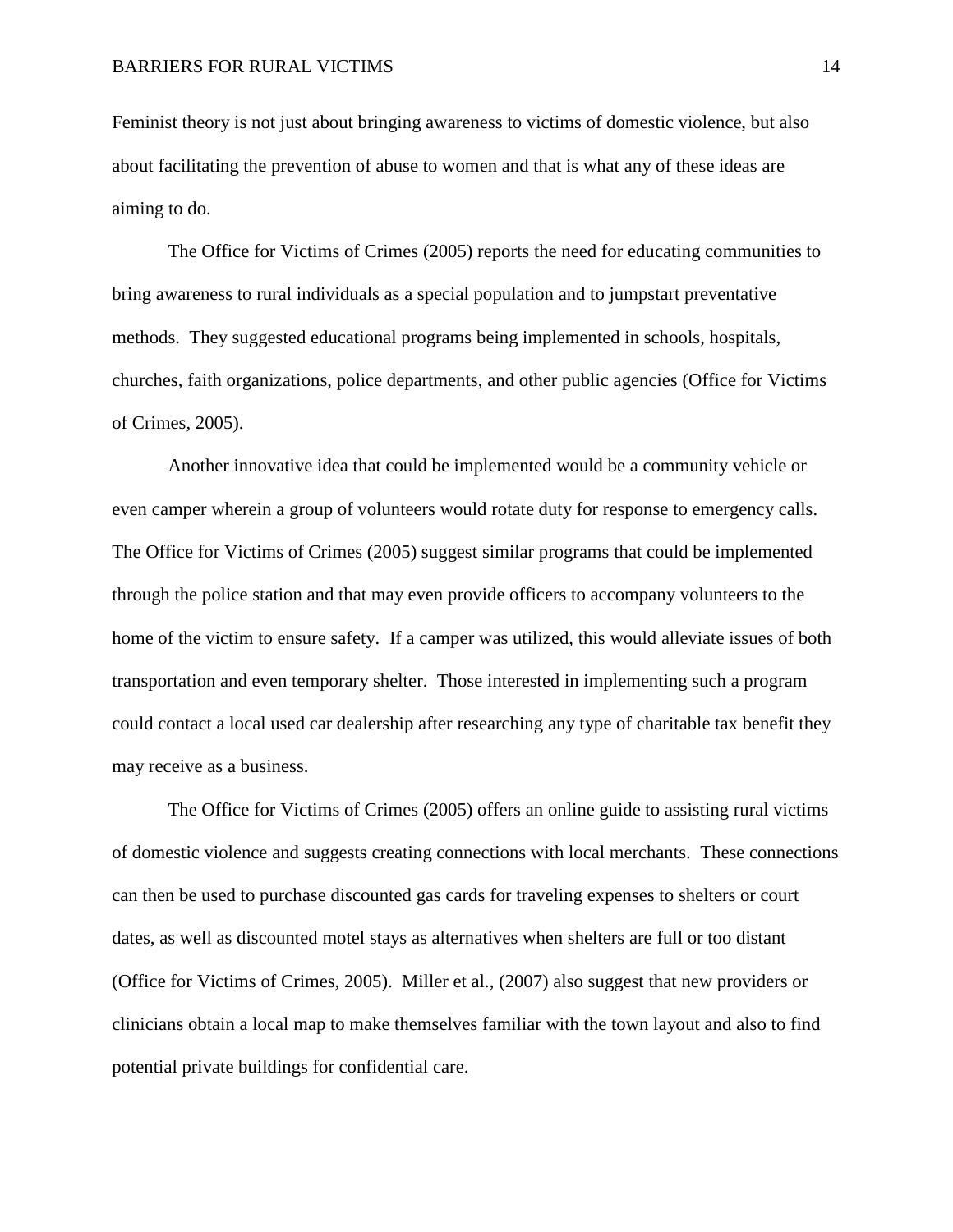Continued encouragement and efforts toward addressing the barriers of lack of shelter, transportation, anonymity, language, and funding are necessary (The Office for Victims of Crimes, 2005). It is up to the dedication of advocates and mental health professionals to continue to develop prevention strategies for domestic violence and help to heal those who have experienced it.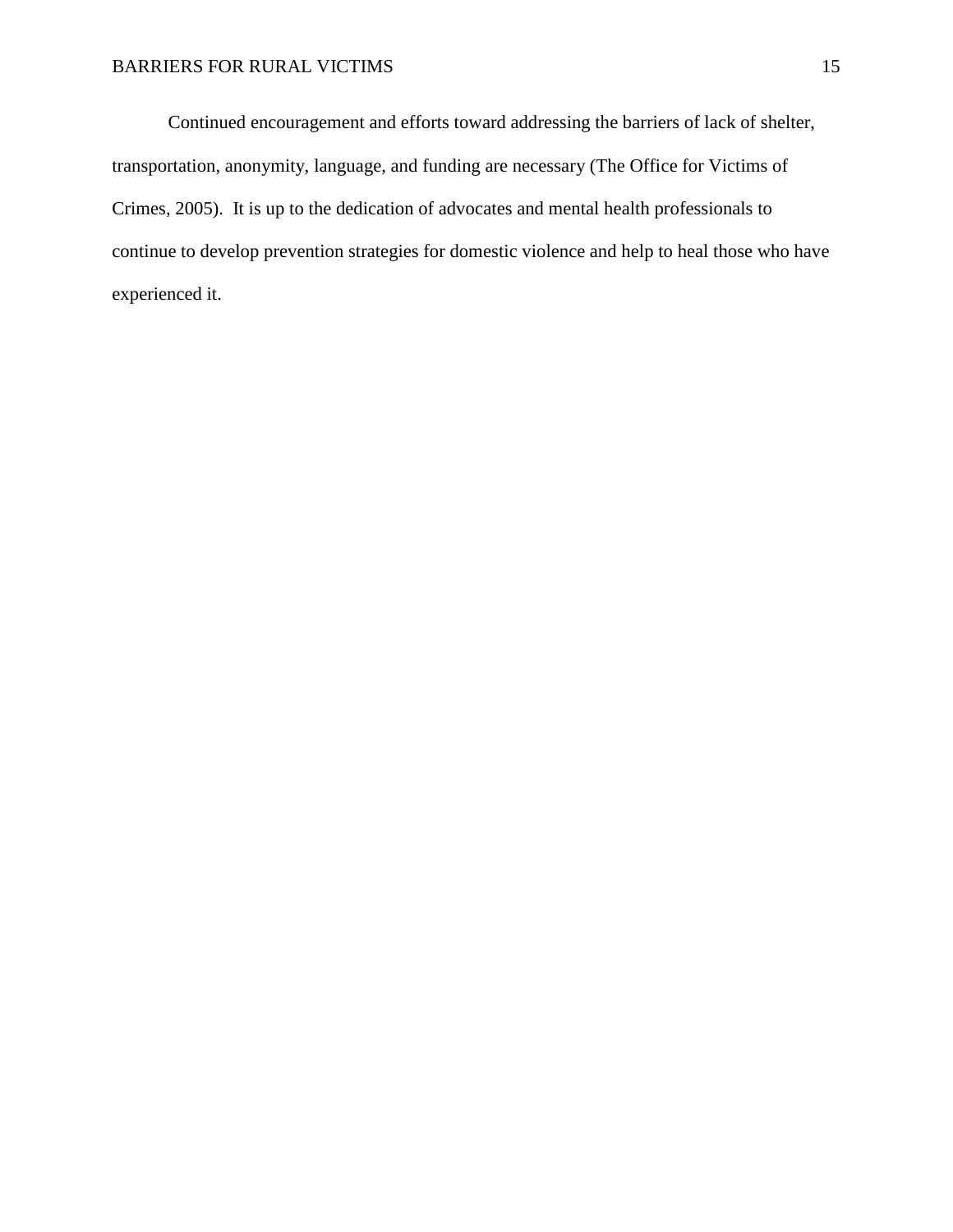#### **References**

- Few, A. L. (2005). The voices of black and white rural battered women in domestic violence shelters. *Family Relations: An Interdisciplinary Journal of Applied Family Studies*, *54*(4), 488-500.
- Feyen, C. (1989). Battered rural women: An exploratory study of domestic violence in a Wisconsin county. *Wisconsin Sociologist*, *26*(1), 17-32.
- Galen, E. (2012). [US budget cuts devastate shelters for victims of domestic violence.](http://www.wsws.org/articles/2012/jan2012/viol-j25.shtml) *World Socialist.*
- Grama, J. (2000). Women forgotten: Difficulties faced by rural victims of domestic violence. *American Journal of Family Law*, *14*(3), 173.
- Hilbert, J.C., & Hilbert, H.C. (1984). Battered women leaving shelter: Which way did they go? *Journal of Applied Social Sciences, 8*, 291-297.
- Hilbert, J.C., & Krishnan, S. (2000). Addressing barriers to community care of battered women in rural environments: Creating a policy of social inclusion. *Journal of Health & Social Policy*, 12*(*1), 41-52.
- Iyengar, R., & Sabik, L. (2009). The dangerous shortage of domestic violence services. *Health Affairs*, *28, 1*052-1065.
- Lichtenstein, B., & Johnson, I.M. (2009). Older African American women and barriers to reporting domestic violence to law enforcement in the rural deep south. *Women & Criminal Justice*, *19*(4), 286-305.
- Miller, G., Clark, C., & Herman, J. (2007). Domestic violence in a rural setting. *Journal of Rural Mental Health, 31*(4), 28-42.

New Horizons Shelter and Outreach Center. (2010). Safety Planning [Brochure].